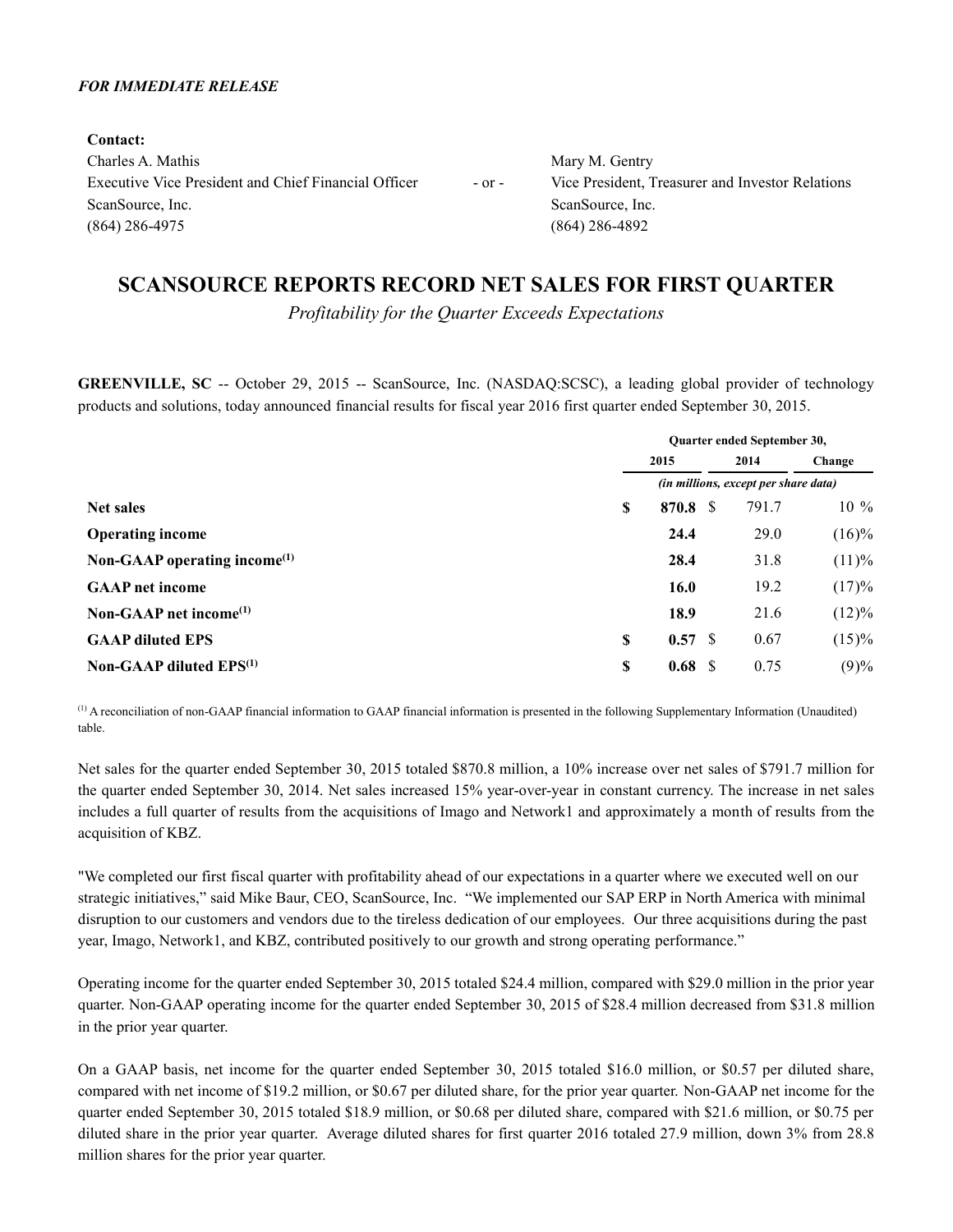### *Completion of the Acquisition of KBZ*

On September 4, 2015, ScanSource completed its acquisition of KBZ, an award-winning Cisco Authorized Distributor specializing in video conferencing, services, and cloud. Founded in 1987 and based in Doylestown, Pennsylvania, KBZ operates in the United States and has approximately 75 employees. ScanSource's first quarter results included KBZ from the September 4, 2015 acquisition date.

# *Share Repurchase Update*

Under the Company's \$120 million share repurchase authorization through September 30, 2015, the Company has repurchased approximately 1.6 million shares for approximately \$61 million, having executed over 50% of the total authorization. During the quarter ended September 30, 2015, the Company repurchased approximately 1.15 million shares for approximately \$42 million.

## **Forecast for Next Quarter**

The Company announced its current expectations for the second quarter of fiscal year 2016. ScanSource expects net sales for the quarter ending December 31, 2015 to range from \$900 million to \$980 million and non-GAAP diluted earnings per share to range from \$0.72 to \$0.80 per share. Non-GAAP diluted earnings per share exclude amortization of intangibles, change in fair value of contingent consideration and acquisition costs.

## **Webcast Details**

ScanSource will present additional information about its financial results and outlook in a conference call with presentation slides today, October 29, 2015 at 5:00 p.m. (ET). A webcast of the call and accompanying presentation slides will be available for all interested parties and can be accessed at www.scansource.com (Investor Relations section). The webcast will be available for replay for 60 days.

## **Safe Harbor Statement**

This press release contains comments that are "forward-looking" statements that involve risks and uncertainties; these statements are subject to the safe harbor created by the Private Securities Litigation Reform Act of 1995. Any number of important factors could cause actual results to differ materially from anticipated or forecasted results, including, but not limited to, utilization and further implementation of the Company's new ERP system; risks in connection with our growth which includes strategic acquisitions; expanded international operations that expose the Company to greater risks than its operations in domestic markets; risks associated with consolidation of the Company's vendors; risks in connection with compliance with laws and regulations governing the Company's international business; macroeconomic circumstances that could impact the business, such as currency fluctuations, credit market conditions, and an economic downturn; the ability to forecast volatility in earnings resulting from the quarterly revaluation of the Company's earnout obligations; the timing and amount of any share repurchases; the exercise of discretion by the Company to make any repurchase or continue the share repurchase authorization; and changes to the source of funds for any repurchases. For more information concerning factors that could cause actual results to differ from anticipated results, see the Company's annual report on Form 10-K for the year ended June 30, 2015, filed with the Securities and Exchange Commission. Except as may be required by law, the Company expressly disclaims any obligation to update these forwardlooking statements to reflect events or circumstances after the date of this press release or to reflect the occurrence of unanticipated events.

## **Non-GAAP Financial Information**

In addition to disclosing results that are determined in accordance with United States Generally Accepted Accounting Principles ("GAAP"), the Company also discloses certain non-GAAP financial measures, which are summarized below. Non-GAAP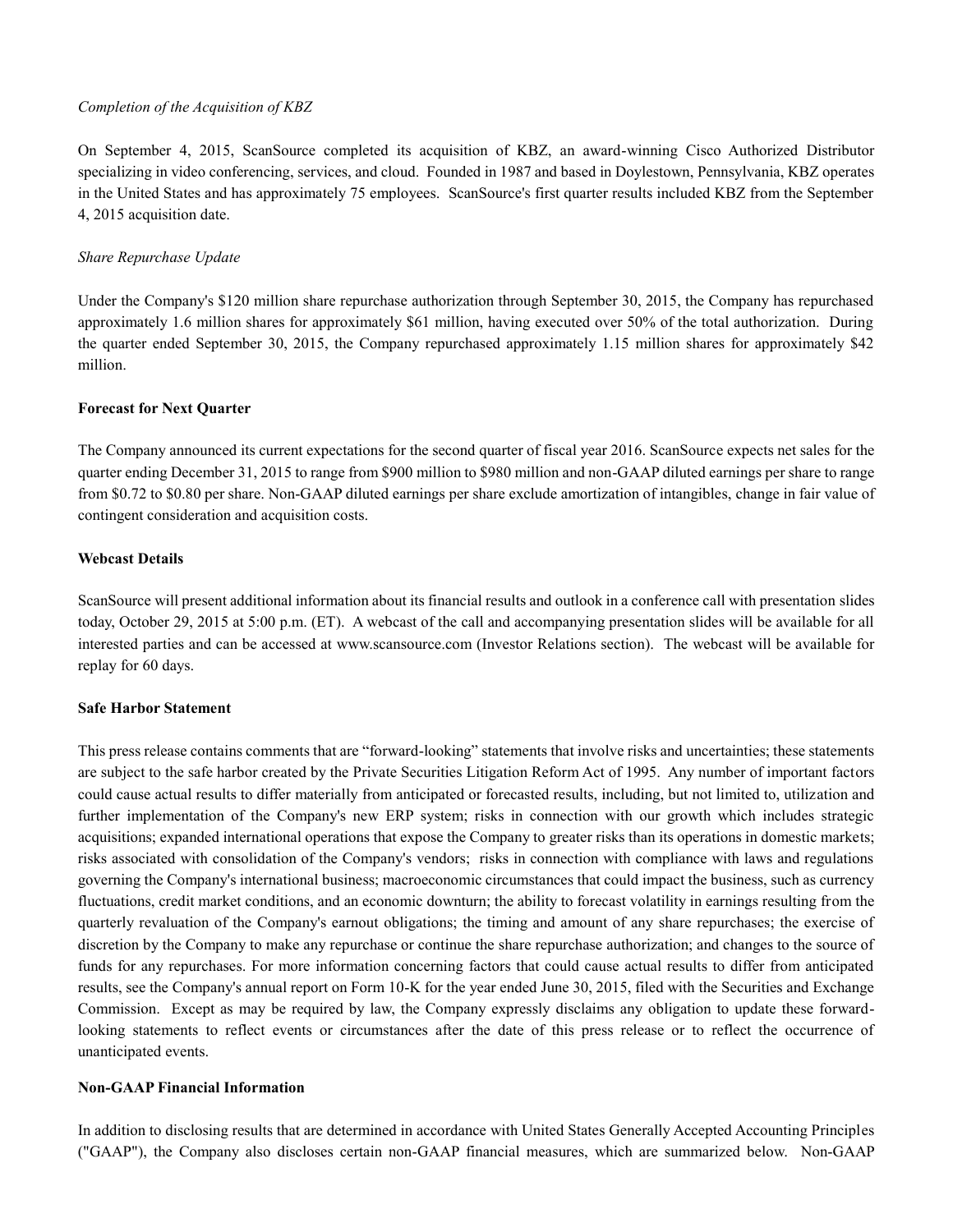financial measures are used to better understand and evaluate performance, including comparisons from period to period. Non-GAAP results exclude amortization of intangible assets related to acquisitions and change in fair value of contingent consideration.

*Net sales on a constant currency basis*: The Company discusses the percentage change in net sales excluding the translation impact from changes in foreign currency exchange rates between reporting periods. This measure enhances comparability between periods to help analyze underlying trends.

*Non-GAAP operating income, non-GAAP net income and non-GAAP EPS:* To evaluate current period performance on a clearer and more consistent basis with prior periods, the Company discloses non-GAAP operating income, non-GAAP net income and non-GAAP diluted earnings per share. Non-GAAP results exclude amortization of intangible assets related to acquisitions, change in the fair value of contingent consideration, and other non-GAAP adjustments. Non-GAAP operating income, non-GAAP net income, and non-GAAP EPS measures are useful in better assessing and understanding the Company's operating performance, especially when comparing results with previous periods or forecasting performance for future periods.

*Return on invested capital ("ROIC"):* Management uses ROIC as a performance measurement to assess efficiency in allocating capital under the Company's control to generate returns. Management believes this metric balances the Company's operating results with asset and liability management, is not impacted by capitalization decisions and is considered to have a strong correlation with shareholder value creation. In addition, it is easily computed, communicated and understood. ROIC also provides management a measure of the Company's profitability on a basis more comparable to historical or future periods.

ROIC assists management in comparing the Company's performance over various reporting periods on a consistent basis because it removes from operating results the impact of items that do not reflect core operating performance. Adjusted earnings before interest expense, income taxes, depreciation and amortization ("EBITDA") excludes the change in fair value of contingent consideration, in addition to other non-GAAP adjustments. Management believes the calculation of ROIC provides useful information to investors and is an additional relevant comparison of the Company's performance during the year. In addition, the Company's Board of Directors uses ROIC in evaluating business and management performance. Certain management incentive compensation targets are set and measured relative to ROIC.

These non-GAAP financial measures have limitations as analytical tools, and the non-GAAP financial measures that the Company reports may not be comparable to similarly titled amounts reported by other companies. Analysis of results and outlook on a non-GAAP basis should be considered in addition to, and not in substitution for or as superior to, measurements of financial performance prepared in accordance with GAAP. A reconciliation of the Company's non-GAAP financial information to GAAP is set forth in the following Supplementary Information (Unaudited) tables.

# **About ScanSource, Inc.**

ScanSource, Inc. (NASDAQ: SCSC) is a leading global provider of technology products and solutions, focusing on point-of-sale (POS), barcode, physical security, video, voice, and data networking. ScanSource's teams provide value-added solutions and operate from two technology segments, Worldwide Barcode & Security and Worldwide Communications & Services. ScanSource is committed to helping its reseller customers choose, configure and deliver the industry's best products across almost every vertical market in North America, Latin America and Europe. Founded in 1992, the Company is headquartered in Greenville, South Carolina and was named one of the 2015 Best Places to Work in South Carolina. ScanSource ranks #775 on the Fortune 1000. For more information, visit www.scansource.com.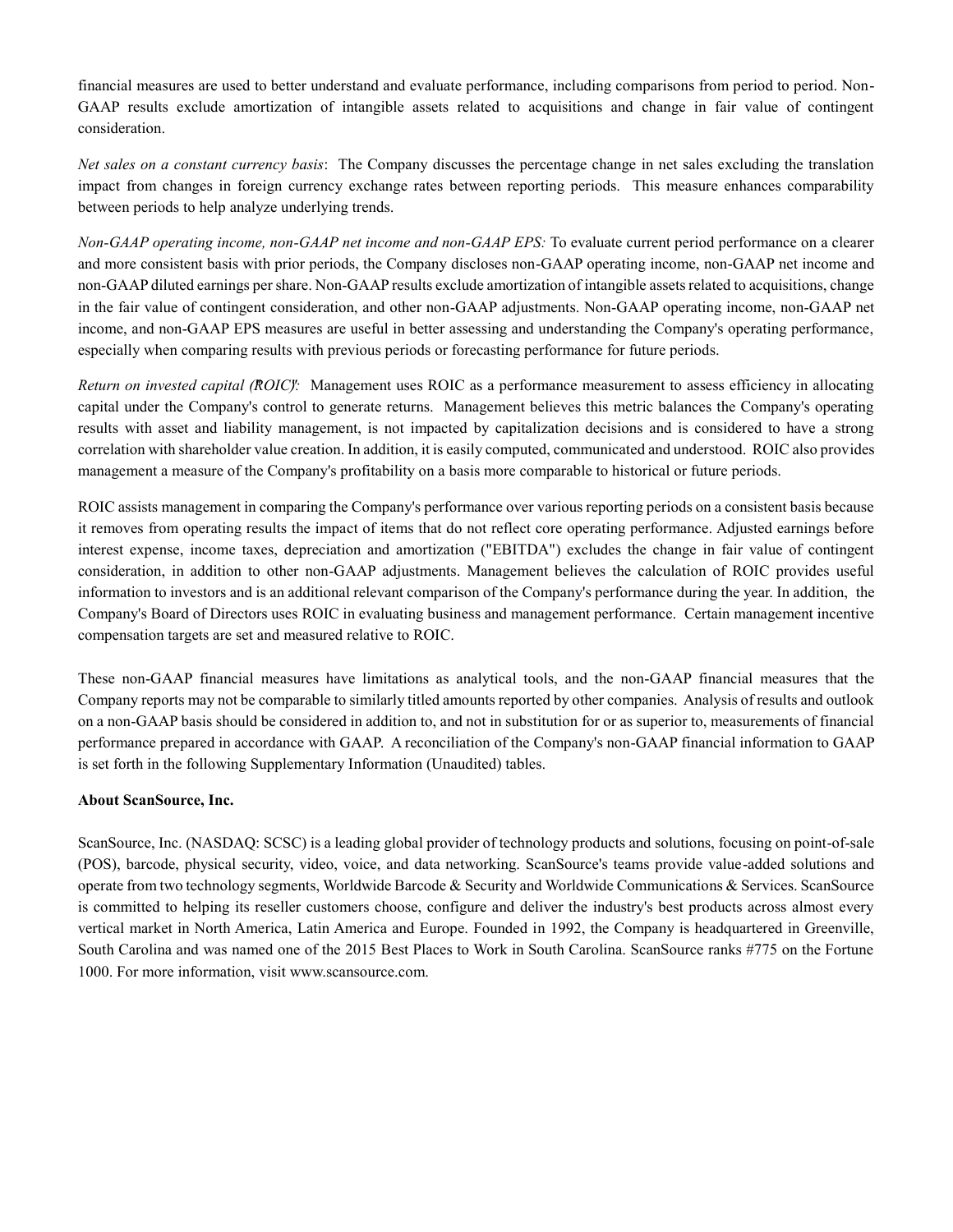# **ScanSource, Inc. and Subsidiaries Condensed Consolidated Balance Sheets (Unaudited) (in thousands)**

|                                                                                                        | September 30,<br>2015 | June 30, 2015* |           |  |  |  |
|--------------------------------------------------------------------------------------------------------|-----------------------|----------------|-----------|--|--|--|
| <b>Assets</b>                                                                                          |                       |                |           |  |  |  |
| Current assets:                                                                                        |                       |                |           |  |  |  |
| Cash and cash equivalents                                                                              | \$<br>41,239 \$       |                | 121,646   |  |  |  |
| Accounts receivable, less allowance of \$31,149 at September 30, 2015<br>and \$32,589 at June 30, 2015 | 588,008               |                | 522,532   |  |  |  |
| Inventories                                                                                            | 588,195               |                | 553,063   |  |  |  |
| Prepaid expenses and other current assets                                                              | 69,602                |                | 46,917    |  |  |  |
| Deferred income taxes                                                                                  | 19,787                |                | 20,556    |  |  |  |
| Total current assets                                                                                   | 1,306,831             |                | 1,264,714 |  |  |  |
| Property and equipment, net                                                                            | 45,461                |                | 46,574    |  |  |  |
| Goodwill                                                                                               | 83,251                |                | 66,509    |  |  |  |
| Net identifiable intangible assets                                                                     | 57,459                |                | 46,272    |  |  |  |
| Other non-current assets                                                                               | 50,265                |                | 52,872    |  |  |  |
| <b>Total assets</b>                                                                                    | \$<br>1,543,267 \$    |                | 1,476,941 |  |  |  |
| <b>Liabilities and Shareholders' Equity</b>                                                            |                       |                |           |  |  |  |
| Current liabilities:                                                                                   |                       |                |           |  |  |  |
| Current debt                                                                                           | \$<br>$1,700$ \$      |                | 2,860     |  |  |  |
| Accounts payable                                                                                       | 516,146               |                | 501,329   |  |  |  |
| Accrued expenses and other current liabilities                                                         | 87,747                |                | 81,000    |  |  |  |
| Current portion of contingent consideration                                                            | 15,456                |                | 9,391     |  |  |  |
| Income taxes payable                                                                                   | 11,190                |                | 4,180     |  |  |  |
| Total current liabilities                                                                              | 632,239               |                | 598,760   |  |  |  |
| Deferred income taxes                                                                                  | 3,559                 |                | 3,773     |  |  |  |
| Long-term debt                                                                                         | 5,769                 |                | 5,966     |  |  |  |
| Borrowings under revolving credit facility                                                             | 87,000                |                |           |  |  |  |
| Long-term portion of contingent consideration                                                          | 13,601                |                | 24,569    |  |  |  |
| Other long-term liabilities                                                                            | 36,406                |                | 34,888    |  |  |  |
| <b>Total liabilities</b>                                                                               | 778,574               |                | 667,956   |  |  |  |
| Shareholders' equity:                                                                                  |                       |                |           |  |  |  |
| Common stock                                                                                           | 116,849               |                | 157,172   |  |  |  |
| Retained earnings                                                                                      | 732,311               |                | 716,315   |  |  |  |
| Accumulated other comprehensive income (loss)                                                          | (84, 467)             |                | (64, 502) |  |  |  |
| Total shareholders' equity                                                                             | 764,693               |                | 808,985   |  |  |  |
| Total liabilities and shareholders' equity                                                             | \$<br>1,543,267 \$    |                | 1,476,941 |  |  |  |

\* Derived from audited financial statements.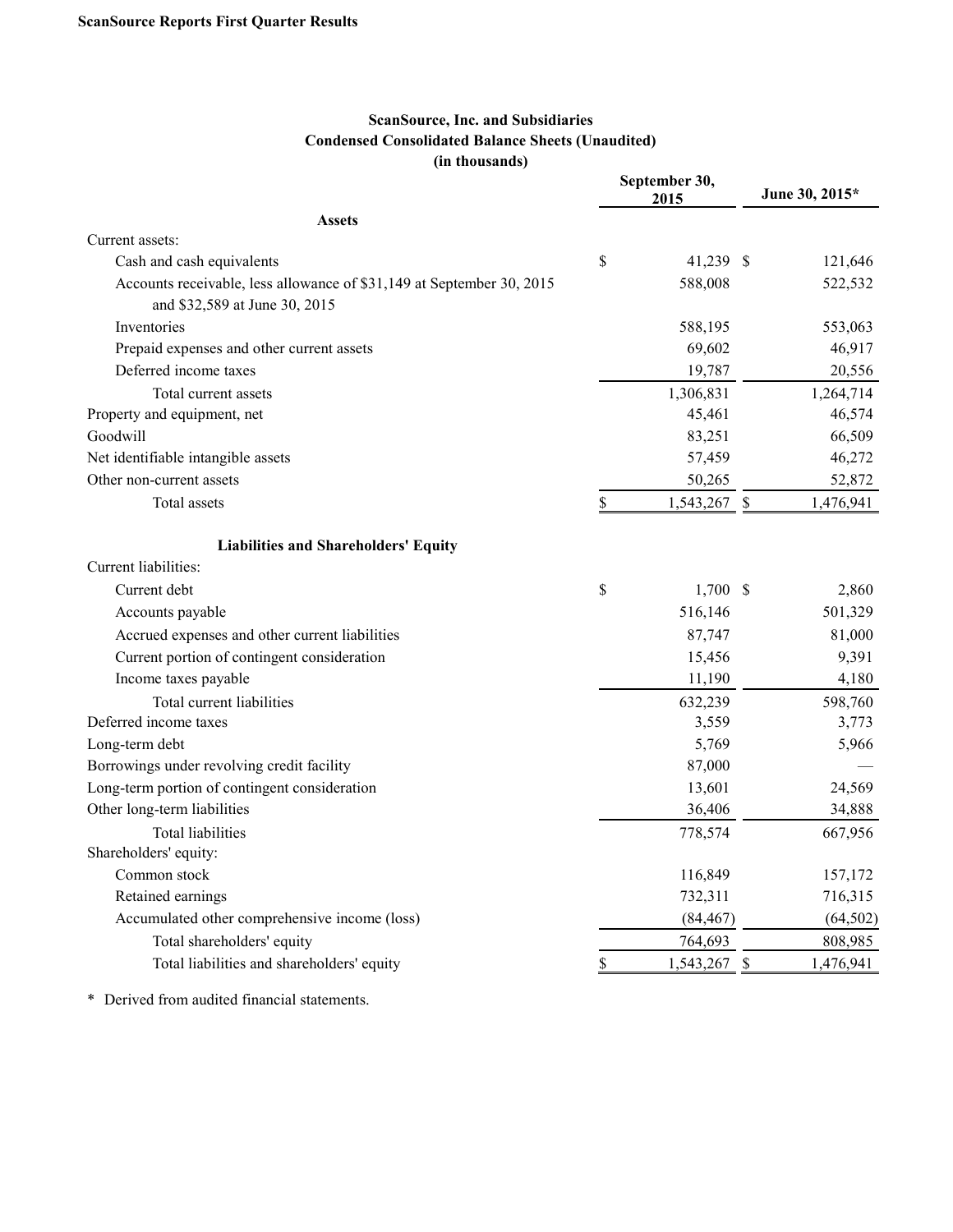# **ScanSource, Inc. and Subsidiaries Condensed Consolidated Income Statements (Unaudited) (in thousands, except per share data)**

|                                                  | Quarter ended September 30, |            |              |         |  |
|--------------------------------------------------|-----------------------------|------------|--------------|---------|--|
|                                                  |                             | 2015       |              | 2014    |  |
| Net sales                                        | \$                          | 870,829 \$ |              | 791,720 |  |
| Cost of goods sold                               |                             | 783,277    |              | 714,075 |  |
| Gross profit                                     |                             | 87,552     |              | 77,645  |  |
| Selling, general and administrative expenses     |                             | 61,547     |              | 48,155  |  |
| Change in fair value of contingent consideration |                             | 1,564      |              | 513     |  |
| Operating income                                 |                             | 24,441     |              | 28,977  |  |
| Interest expense                                 |                             | 281        |              | 190     |  |
| Interest income                                  |                             | (942)      |              | (835)   |  |
| Other, net                                       |                             | 680        |              | 386     |  |
| Income before income taxes                       |                             | 24,422     |              | 29,236  |  |
| Provision for income taxes                       |                             | 8,426      |              | 10,028  |  |
| Net income                                       | S                           | 15,996     | <sup>S</sup> | 19,208  |  |
| Per share data:                                  |                             |            |              |         |  |
| Net income per common share, basic               | \$                          | $0.58$ \$  |              | 0.67    |  |
| Weighted-average shares outstanding, basic       |                             | 27,702     |              | 28,544  |  |
| Net income per common share, diluted             | \$                          | $0.57$ \$  |              | 0.67    |  |
| Weighted-average shares outstanding, diluted     |                             | 27,929     |              | 28,794  |  |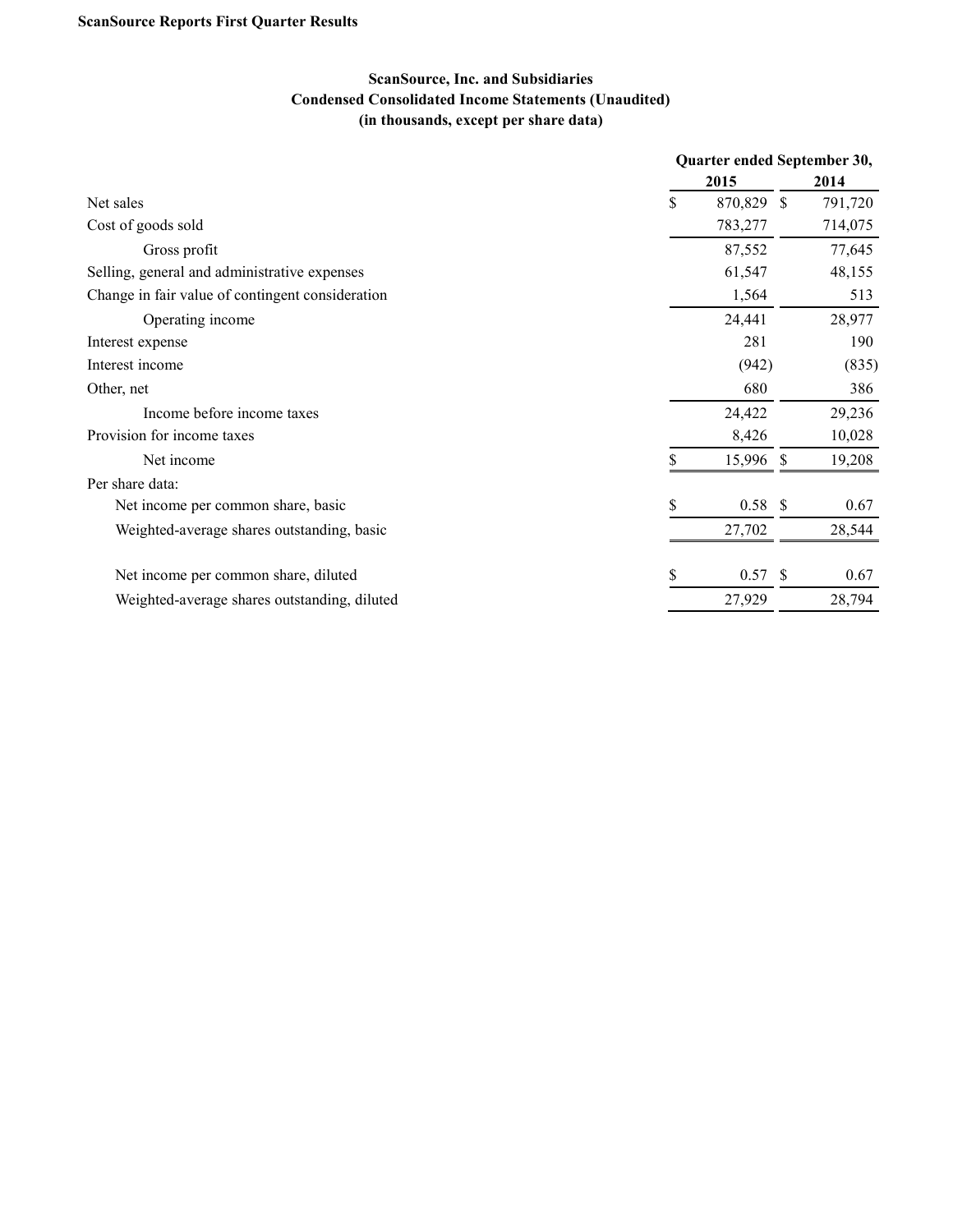# **ScanSource, Inc. and Subsidiaries Supplementary Information (Unaudited) (in thousands)**

#### **Net Sales by Segment:**

|                                                                     | <b>Ouarter ended</b><br>September 30, |                       |                    |                     | <b>Non-GAAP</b><br>% Change  |
|---------------------------------------------------------------------|---------------------------------------|-----------------------|--------------------|---------------------|------------------------------|
|                                                                     |                                       | 2015                  | 2014               | % Change            | Constant<br>$Currency^{(a)}$ |
| Worldwide Barcode & Security<br>Worldwide Communications & Services |                                       | 515.669 \$<br>355,160 | 500.960<br>290,760 | $2.9\%$<br>$22.1\%$ | $9.8\%$<br>23.1%             |
| Consolidated                                                        |                                       | 870.829               | 791,720            | $10.0\%$            | 14.7%                        |

#### **Net Sales by Geography:**

|                                  | <b>Ouarter ended</b><br>September 30, |                    |  |                    |                   | <b>Non-GAAP</b><br>% Change         |
|----------------------------------|---------------------------------------|--------------------|--|--------------------|-------------------|-------------------------------------|
|                                  |                                       | 2015               |  | 2014               | % Change          | Constant<br>Currence <sub>(b)</sub> |
| North American (U.S. and Canada) | S                                     | 641,931 \$         |  | 595.791            | $7.7\%$           | $7.7\%$                             |
| International<br>Consolidated    |                                       | 228,898<br>870.829 |  | 195,929<br>791.720 | 16.8%<br>$10.0\%$ | 35.8%<br>14.7%                      |

Notes:

(a) Year-over-year net sales growth rate excluding the translation impact of changes in foreign currency exchange rates. Calculated by translating the net sales for the quarter ended September 30, 2015 into U.S. dollars using the weighted average foreign exchange rates for the quarter ended September 30, 2014. Worldwide Barcode & Security net sales excluding the translation impact of foreign currencies for the quarter ended September 30, 2015, as adjusted, totaled \$549.9 million. Worldwide Communications & Services net sales excluding the translation impact of foreign currencies for the quarter ended September 30, 2015, as adjusted, totaled \$358 million.

(b) Year-over-year net sales growth rate excluding the translation impact of changes in foreign currency exchange rates. Calculated by translating the net sales for the quarter ended September 30, 2015 into U.S. dollars using the weighted average foreign exchange rates for the quarter ended September 30, 2014. International net sales excluding the translation impact of foreign currencies for the quarter ended September 30, 2015 totaled \$266 million.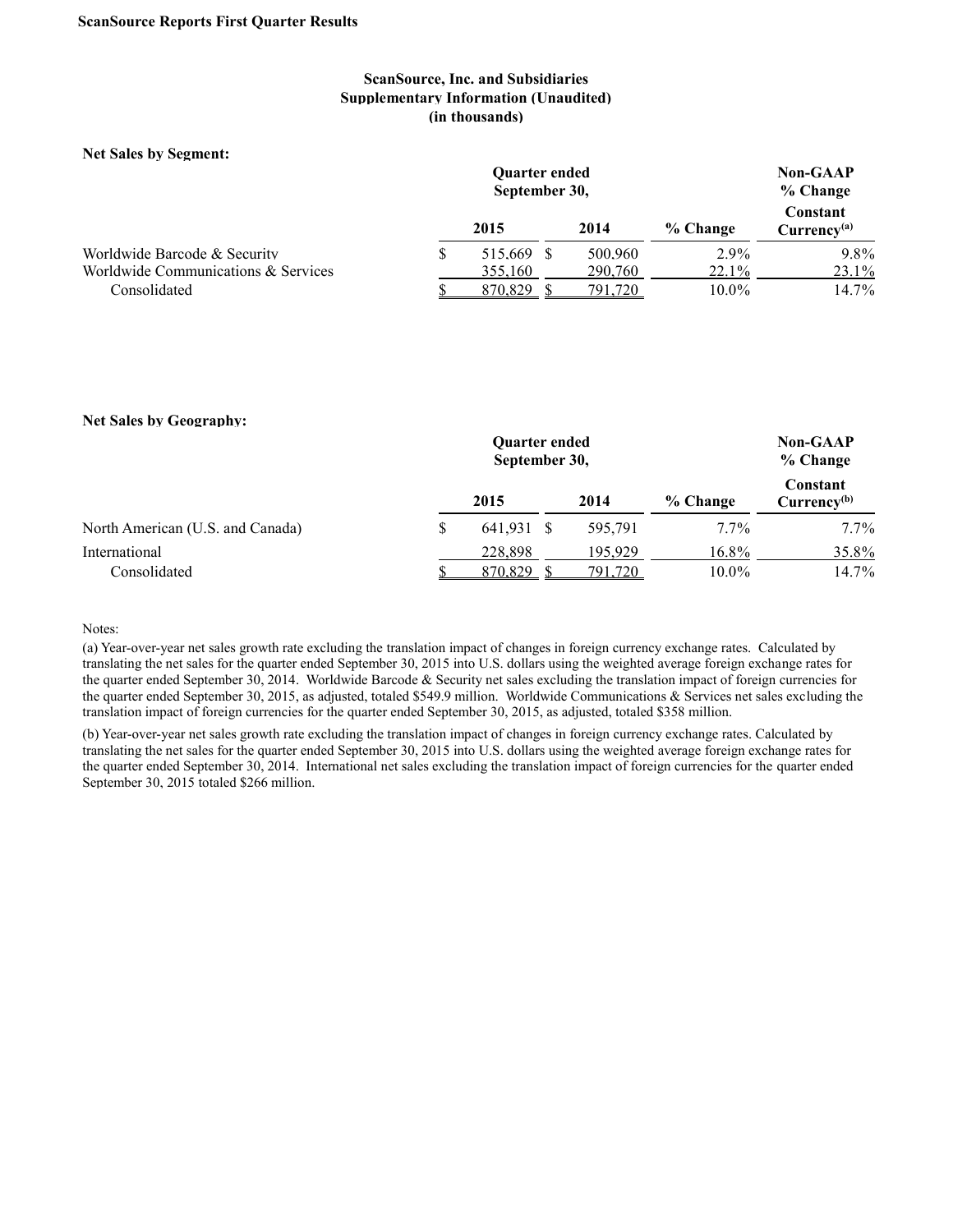# **ScanSource, Inc. and Subsidiaries Supplementary Information (Unaudited) (in thousands)**

# **Non-GAAP Financial Information:**

|                                                  | Quarter ended September 30, 2015 |                     |              |                   |    |                      |     |                              |
|--------------------------------------------------|----------------------------------|---------------------|--------------|-------------------|----|----------------------|-----|------------------------------|
|                                                  |                                  | Operating<br>income |              | Pre-tax<br>income |    | <b>Net</b><br>income |     | <b>Diluted</b><br><b>EPS</b> |
| GAAP measure                                     | \$                               | 24.441              | <sup>S</sup> | 24,422            | -S | 15,996               | - S | 0.57                         |
| Adjustments:                                     |                                  |                     |              |                   |    |                      |     |                              |
| Amortization of intangible assets                |                                  | 2,185               |              | 2,185             |    | 1,597                |     | 0.06                         |
| Change in fair value of contingent consideration |                                  | 1,564               |              | 1,564             |    | 1,080                |     | 0.04                         |
| Acquisition costs (a)                            |                                  | 220                 |              | 220               |    | 220                  |     | 0.01                         |
| Non-GAAP measure                                 |                                  | 28,410              |              | 28.391            | S  | 18,893               |     | 0.68                         |

|                                                  | Quarter ended September 30, 2014 |        |                   |        |                      |        |                              |      |
|--------------------------------------------------|----------------------------------|--------|-------------------|--------|----------------------|--------|------------------------------|------|
|                                                  | <b>Operating</b><br>income       |        | Pre-tax<br>income |        | <b>Net</b><br>income |        | <b>Diluted</b><br><b>EPS</b> |      |
| GAAP measure                                     | S.                               | 28,977 | <sup>S</sup>      | 29,236 | -S                   | 19.208 | -S                           | 0.67 |
| Adjustments:                                     |                                  |        |                   |        |                      |        |                              |      |
| Amortization of intangible assets                |                                  | 992    |                   | 992    |                      | 660    |                              | 0.02 |
| Change in fair value of contingent consideration |                                  | 513    |                   | 513    |                      | 341    |                              | 0.01 |
| Acquisition costs (a)                            |                                  | 1,350  |                   | 1.350  |                      | 1,350  |                              | 0.05 |
| Non-GAAP measure                                 |                                  | 31,832 | S                 | 32,091 |                      | 21,559 |                              | 0.75 |

(a) Acquisition costs are non-deductible for tax purposes.